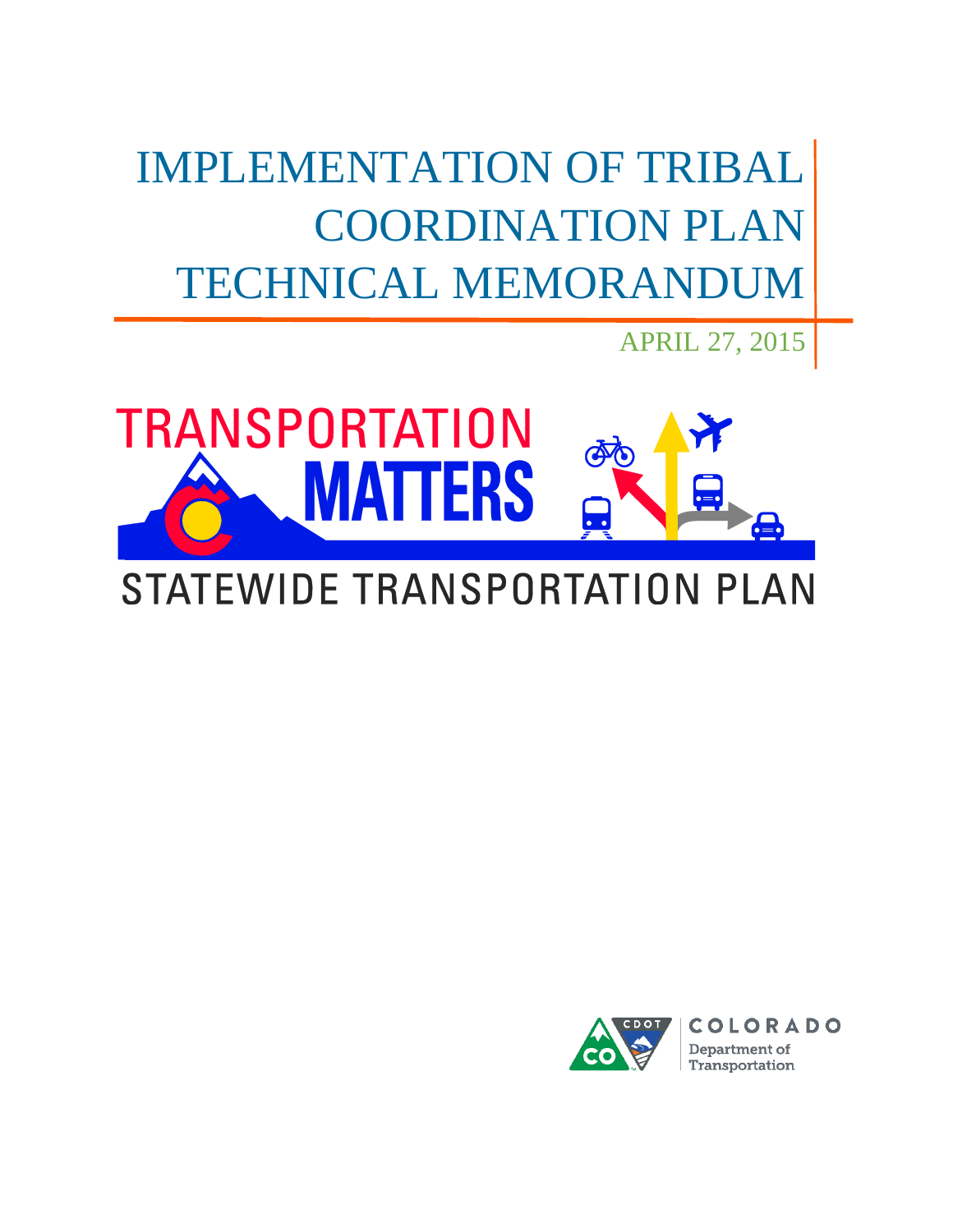

# **Purpose**

This technical memorandum documents CDOT's extensive outreach efforts to Colorado's two tribal governments – Ute Mountain Ute and Southern Ute – in development of the 2040 Statewide Transportation Plan (SWP), the 2040 Southwest Regional Transportation Plan (RTP), and the Statewide Transportation Improvement Program (STIP). This memo is intended to assist policy makers in future transportation planning efforts, including STIP development.

# **Federal and State Requirements**

Current federal law passed in 2012, MAP-21 (Making Progress in the 21st Century), requires states to consider the concerns of Indian tribal governments in statewide transportation planning [Sec. 1202, 23 United States Code (USC) 135(e)(2)]; develop the statewide transportation plans in consultation with the tribal governments [Sec. 1202, 23 USC 135(f)(2)(C)]; consult with tribal agencies responsible for land use management, natural resources, environmental protection, conservation, and historic conservation [Sec. 1202, 23 USC 135 $(f)(2)(D)(i))$ ]; compare statewide transportation plans with tribal inventories of natural and historic resources [[Sec. 1202, 23 USC  $135(f)(2)(D)(ii)$ ; discuss environmental mitigation activities in consultation with tribal wildlife, land management, and regulatory agencies [Sec. 1202, 23 USC 135(f)(4)(B)]; and develop the STIP in consultation with tribal governments [Sec. 1202, 23 USC 135(g)(2)(C)].

At the state level, state regulations regarding statewide transportation planning, 2 CCR 601-22, also address many of the same areas as MAP-21. State regulatory provisions include: transportation planning requires coordination with the Southern Ute and Ute Mountain Ute [2.07]; tribal government appointment of one non-voting member from each tribe to the Statewide Transportation Advisory Committee (STAC) [3.02.1]; inclusion of tribal governments in transportation planning mailing lists [4.02.5.1]; consultation with tribal agencies responsible for land use management, natural resources, environmental protection, conservation and historic preservation about development of long-range transportation plans; inclusion of long-term transportation concerns of the two tribes in statewide plan development [4.06.1.2]; development of environmental mitigation activities in consultation with tribal wildlife, land management, and regulatory agencies [4.06.1.4]; comparison of transportation plans to state and tribal conservation plans or maps and to inventories of natural or historical resources; and referencing the Tribal Transportation Improvement Programs (TTIP) in the STIP [2.07].

# **Background**

For background information, please see the CDOT Tribal Coordination Plan of February 10, 2014, which is an appendix to the CDOT Public Involvement Plan. The CDOT Tribal Coordination Plan includes maps of the Indian lands, a description of the major state highways through the tribes, applicable federal and state regulations, a list of tribal coordination activities with CDOT and others, and opportunities for tribal involvement in development of the statewide and regional transportation plans and the STIP. To obtain the plan, please contact Aaron Willis of the CDOT Statewide Planning Section, aaron.willis@state.co.us.

Before developing the tribal coordination plan, CDOT staff reviewed tribal coordination efforts of other states. Those efforts included memorandums of agreement, joint powers, programmatic and project-specific agreements, partnership charters or agreements, public involvement and consultation plans, guidebooks, and environmental manuals. States included in the review were Arizona, Florida, Iowa, Minnesota, New Mexico, North Dakota, Utah, and Wisconsin. CDOT staff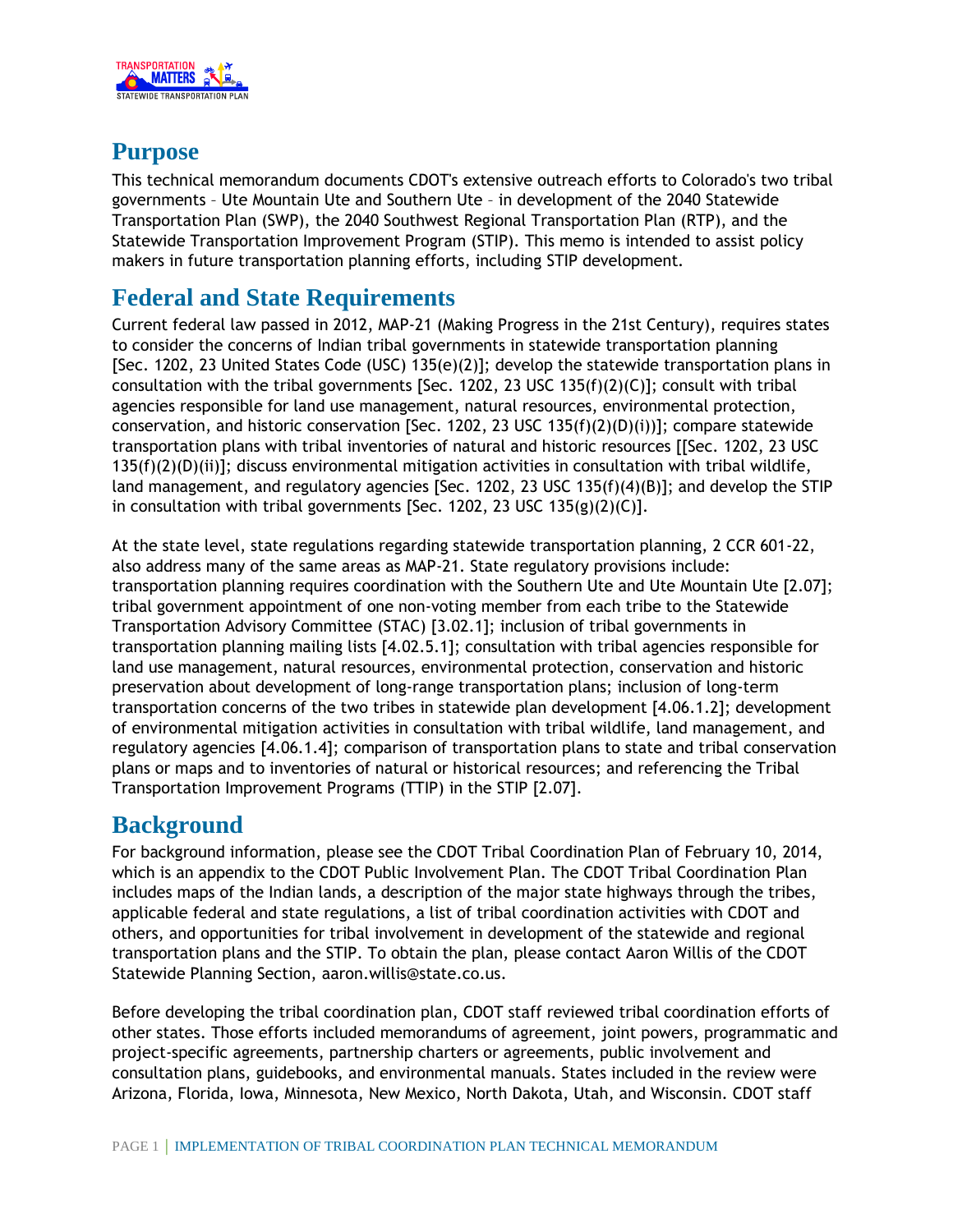

then worked with CDOT Region 5 and the tribal governments on the CDOT Tribal Coordination Plan, which described how CDOT planned to coordinate with the tribal governments on transportation planning. The tribes ensured the accuracy of the tribal maps and other information in the seven-page document.

This memo documents how CDOT implemented the CDOT Tribal Coordination Plan. This memo also outlines other coordination efforts that have taken place between CDOT and the tribal governments in the past few years.

# **Key Transportation Planning Activities**

# **Statewide Planning Regulations**

Near the beginning of the development process for each transportation plan, CDOT revises the Rules Governing the Statewide Transportation Planning Process and Transportation Planning Regions (The Rules; 2 CCR 601-22) to make them consistent with changes in federal and state laws and regulations and Transportation Commission direction. The Rules cover the planning process, the urban and rural Transportation Planning Regions (TPR) such as Southwest TPR, and the STAC. During development of the revised Rules, the Southern Ute suggested adding material about its TTIP that is developed every seven to 10 years. CDOT Division of Transportation Development (DTD) added a section that defined the TTIP as a multi-year financially constrained list of proposed transportation projects developed by the tribe from the tribal priority list or the longrange transportation plan and included without modification in the STIP. Although a state Senate bill, SB 13-079, removed the definition, it left in a provision that the TTIPs shall be included by reference in the STIP. Striking the definition of a TTIP will not prevent CDOT Region 5 from working with both tribes in a variety of areas, including STIP and TTIP development.

# **Data and Information Sharing for Safety Plans**

CDOT began updating its 2006 Strategic Highway Safety Plan, a required plan under MAP-21, in 2014. The safety plan is a multi-agency plan aimed at reducing fatalities and serious injuries on all highways, whether local or part of the statewide system. Work on the plan included meeting with the Southern Ute's Rodney Class-Erickson on February 12, 2014, on ways to share information for both the Southern Ute Tribal Safety Plan and the Strategic Highway Safety Plan. As a result of that meeting, CDOT sent crash data for the Southern Ute portion of the state and a statement of work for the Strategic Highway Safety Plan for use in developing the Tribal Safety Plan request for proposals. In addition, Mr. Class-Erickson attended the regional meeting in Durango for the Strategic Highway Safety Plan. The Southern Ute obtained planning funds for the Tribal Safety Plan from the Bureau of Indian Affairs to carry out its tribal highway safety plan. The Ute Mountain Ute Long Range Transportation Plan that will be developed in fiscal year 2015 (see Tribal Transportation Plans section below) will include elements that will be used to develop the Ute Mountain Ute Tribal Safety Plan.

## **Statewide Transportation Advisory Committee**

The STAC was created under state law to provide a mechanism for local governments to be involved in transportation by advising CDOT on the needs of the transportation system in Colorado. The STAC also is statutorily required to review and comment on all regional transportation plans the TPRs submit. By state regulation (see Federal and State Requirements section above), the tribal governments of the two tribes may each appoint one non-voting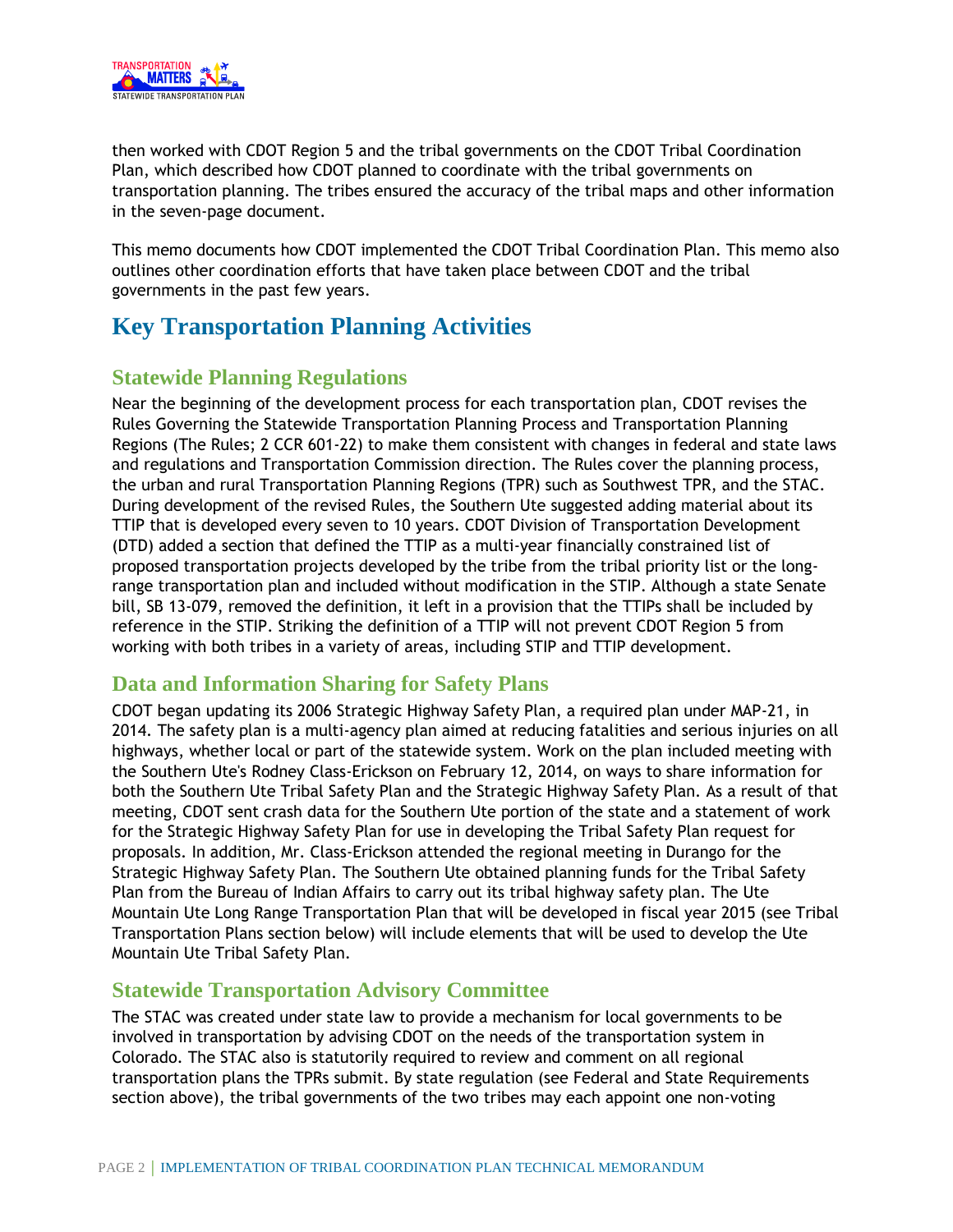

member to the STAC. Among the STAC's duties is to advise CDOT on the needs of the transportation system. These tribal members provide a tribal perspective to STAC discussions on transportation system needs and planning.

## **Southwest Transportation Planning Region Regional Transportation Plan**

TPRs such as Southwest Transportation Planning Region were created under state law to carry out regional transportation planning and to select a representative to serve on the STAC (see section immediately above). Tribal government representatives had opportunities to participate in development of the Southwest RTP, which encompasses the part of the state where the tribal lands for the two tribes are located. Those opportunities are listed below.

#### **Plan for Different Planning Revenue Scenarios**

The TPR considered how it would like to see funds used for different revenue scenarios: less than baseline, baseline, and additional. The baseline revenue scenario discussion dealt primarily with potential uses of Regional Priority Program (RPP) funds that will be distributed to the CDOT Regions to assist with TPR transportation priorities. For planning purposes, TPR members also considered the possible infusion of additional revenues. Projects selected for the additional revenue scenario will form the basis for planning how to spend any additional money that comes in above baseline revenues. The Southwest TPR meetings on the additional revenue scenario topic took place on May 31, 2013 and July 15, 2013. The Southwest TPR meetings on baseline revenue (RPP prioritization) and less-than-baseline scenarios were on June 27, 2014 and August 8, 2014. The discussions about the different funding scenarios helped set parameters for planning and informed STIP development.

#### **Review RTP Template**

The proposed outline of the RTP was reviewed and adjustments made where indicated. The Southwest TPR meeting on this topic was on September 27, 2013.

#### **Review State Highway Corridor Visions, Goals, and Strategies**

The statewide highway corridor visions, goals, and strategies from the 2035 RTP were updated to reflect demographic and economic changes. The Southwest TPR meetings on this topic, among others, were September 27, 2013, and January 24, 2014.

#### **Select Regional Priority Corridors**

Regional Priority Corridors are so designated because of their regional importance or because of a needed short-term improvement. The Southwest TPR meetings on this topic were on September 27, 2013; December 6, 2013; and January 24, 2014. All of the selected Regional Priority Corridors in the Southwest TPR (SH 151, US 160, SH 172, US 491, and US 550) traverse one or both of the Southern Ute or Ute Mountain Ute tribal lands.

#### **Participate in Telephone Town Halls**

Evening Telephone Town Halls were conducted in all 15 of the rural and urban TPRs. From their homes, callers asked questions of their Transportation Commissioners and other elected and appointed officials, and online polls were conducted during the hour-long radio-format calls. The Telephone Town Halls were an effort to reach out to more members of the public about transportation issues than is possible during traditional open-house meetings. The Southwest TPR Telephone Town Hall took place on April 22, 2014.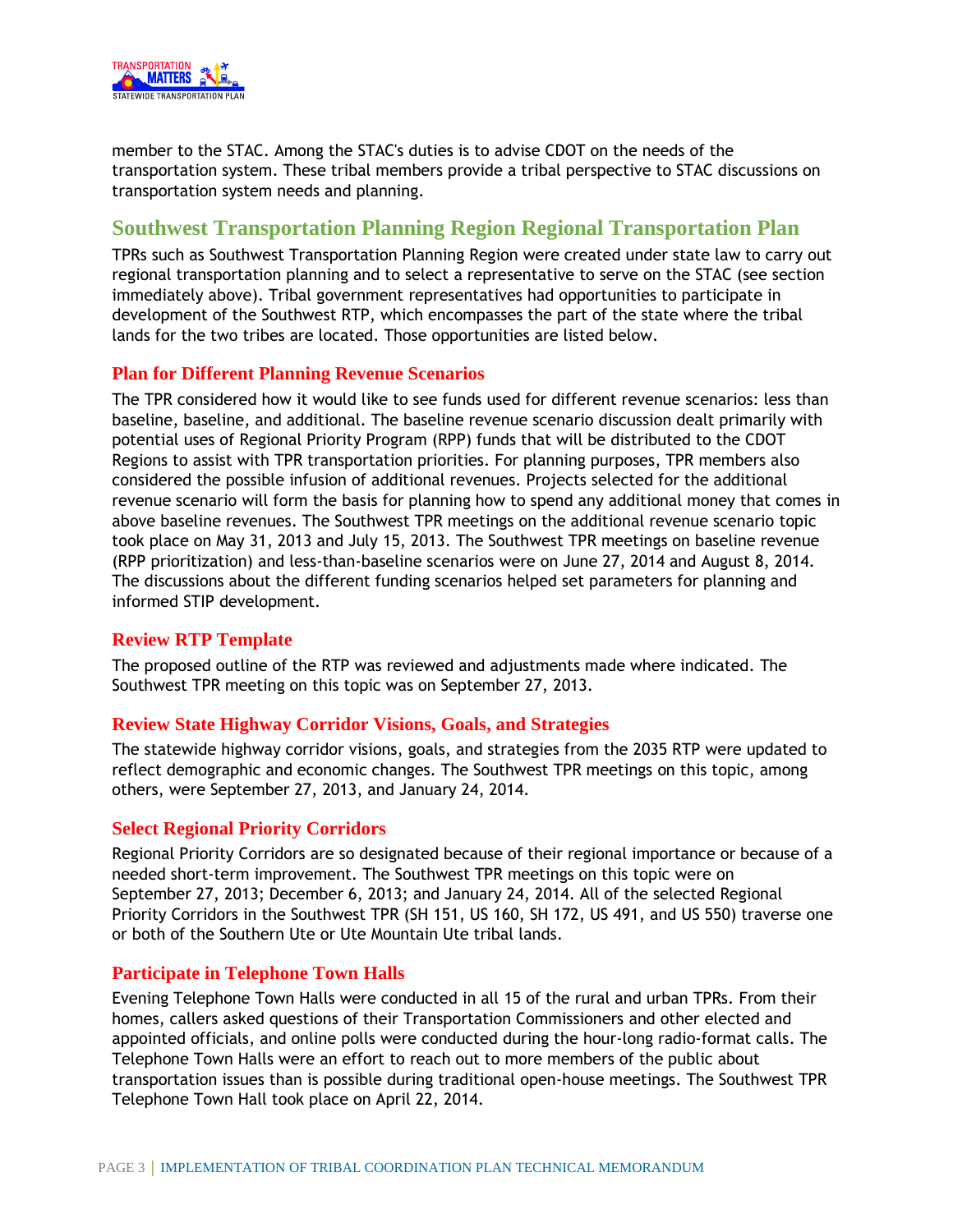

#### **Prioritize Regional Priority Program Funding**

RPP funds are the most flexible funding source for CDOT Regions to use with input from the TPRs. Southwest TPR discussed and prioritized uses for the RPP funds. Southwest TPR selected two projects for RPP funding within the first 10 years of the plan: complete interchange connection at US 160/US 550 in Durango and begin work on filling a gap on US 550 at CR302. Meetings on this topic were June 27 and August 8, 2014.

#### **Select Implementation Actions**

Southwest TPR considered what it could accomplish in the next few years through education, coordination, research, and advocacy. The TPR discussed implementation actions on June 27, 2014, and August 8, 2014. The TPR selected eight implementation actions at its August 8, 2014, meeting and later. Several of those actions mention the tribes specifically:

- Continue building partnerships among the tribes, counties, cities, and towns within the Southwest TPR and those of neighboring TPRs (Gunnison Valley and San Luis Valley in particular) to coordinate on transportation issues of mutual concern, particularly the pursuit of a long-term funding solution for the statewide transportation system.
- Continue the process of building closer connections between the Southwest TPR, Southern Ute Indian Tribe, and Ute Mountain Ute Tribe to improve coordination, maintain a high level of service, and address ongoing financial challenges.
- Work with the tribes, counties, cities, and towns of the Southwest TPR to adopt and implement a "Complete Streets" policy designed to enable safe access for all members of the community. Focus in particular on improving accessibility for members of the disabled community through compliance with the Americans with Disabilities Act (ADA).

Following plan adoption in early winter of 2015, the TPR will work with CDOT to develop activities to move the actions forward. The TPR also will periodically revisit whether to remove or add implementation actions.

#### **Review Final Draft RTP**

Drafts of the RTP chapters typically were sent in advance of plan development meetings, with reviewers invited to submit their comments via email. Southwest TPR members, including tribal representatives, had the opportunity to comment on the full draft Southwest RTP between mid-September and mid-October. The entire draft Southwest RTP was set for public review December 5, 2014 through January 4, 2015.

#### **Tribal Transportation Plans**

In a spirit of partnering to ensure transportation system compatibility, the Southern Ute tribal government shared its proposed statement of work for the Southern Ute Tribal Transportation Plan with CDOT. The plan will include reservation-wide maps, road section reports with strip maps, route maps, traffic count data sheets, digital Geographic Information Systems/Global Positioning System data, and other support documents. Anticipated completion date for the plan is fall 2015. Also within fiscal year 2015, the Ute Mountain Ute's Planning & Development Office will be updating its Long Range Transportation Plan. The Ute Mountain Ute will share the tribal transportation plan with CDOT after it is completed. Both the Southern Ute Tribal Transportation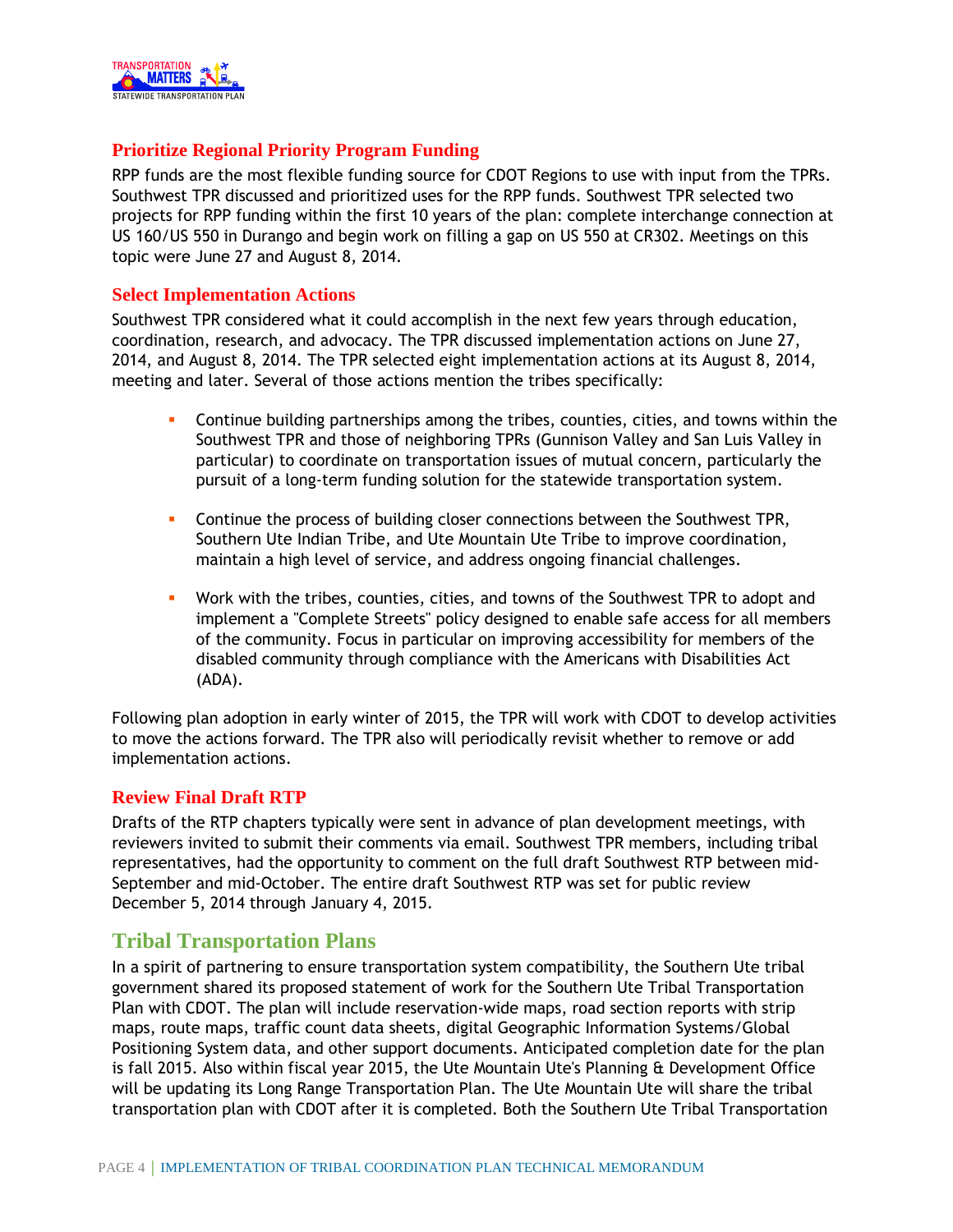

Plan and the Ute Mountain Ute Long Range Transportation Plan will be incorporated by reference in the Southwest Regional Transportation Plan after the regional plan is adopted.

### **Statewide Transportation Plan**

Sections of the statewide plan were released as they were developed using a variety of media, such as video and Prezi (an interactive PowerPoint). The release of sections of the statewide plan did not preclude formal review and comment of the entire statewide plan. The RTPs for Southwest and the other nine rural planning regions and the transportation plans for the five metropolitan planning organizations (MPOs) are integrated in the statewide plan. Once the Southern Ute Tribal Transportation Plan and Ute Mountain Ute Long Range Transportation Plan are completed and incorporated by reference in the Southwest RTP, any elements that rise to a statewide level may be added to the executive summary of the statewide plan. Other CDOT plans for bicycle and pedestrian, regional and statewide transit, freight, rail, passenger and rail freight, aviation, operations, safety, and asset management are integrated into the SWP by reference or by inclusion of relevant information.

# **Corridor Access Plans**

The Southern Ute worked with several other entities, including CDOT, on a corridor access plan for the Ignacio area in 2011.

## **Statewide Transportation Improvement Program**

The RTPs and the SWP are typically implemented through the STIP, a short-term plan of projects. STIP development can begin with county meetings (that also may include TPR representatives) to consider current and future transportation needs and fund availability. As part of the Project Priority Programming Process (4P), CDOT Region 5 met publicly with each TPR, including the Southwest TPR, at regular TPR meetings to discuss project prioritization within each TPR. The TPR-by-TPR meetings were followed by a joint meeting with all the TPRs in Region 5 on November 21, 2014, to select and prioritize projects for all of CDOT Region 5 in applicable programs. After the 4P meetings, the list of prioritized projects for the Draft STIP are submitted to the Headquarters STIP Manager, who compiled the lists for submittal to the Transportation Commission.

Although the Colorado Legislature removed the definition of the TTIP from the planning rules, it left in 2.07.1 of the Planning Rules (2 CCR 601-22) this statement:

*Regional transportation planning within the Southwest TRP shall be coordinated with the transportation planning activities of the Southern Ute and the Ute Mountain Ute Tribal governments. The long-range transportation plans for the tribal areas shall be incorporated by reference in the Statewide Transportation Plan and the Regional Transportation Plan for this TPR. The TTIPs shall be included by reference in the STIP.*

The Southern Ute tribal government works with CDOT Region 5 to make sure the TTIP is included by reference in the STIP, looking for projects where CDOT and tribal resources can be pooled. The TTIP is developed concurrently for county and state roads that cross reservation lands. Tribal members also can submit comments on the Draft STIP once the Office of Financial Management and Budget releases it.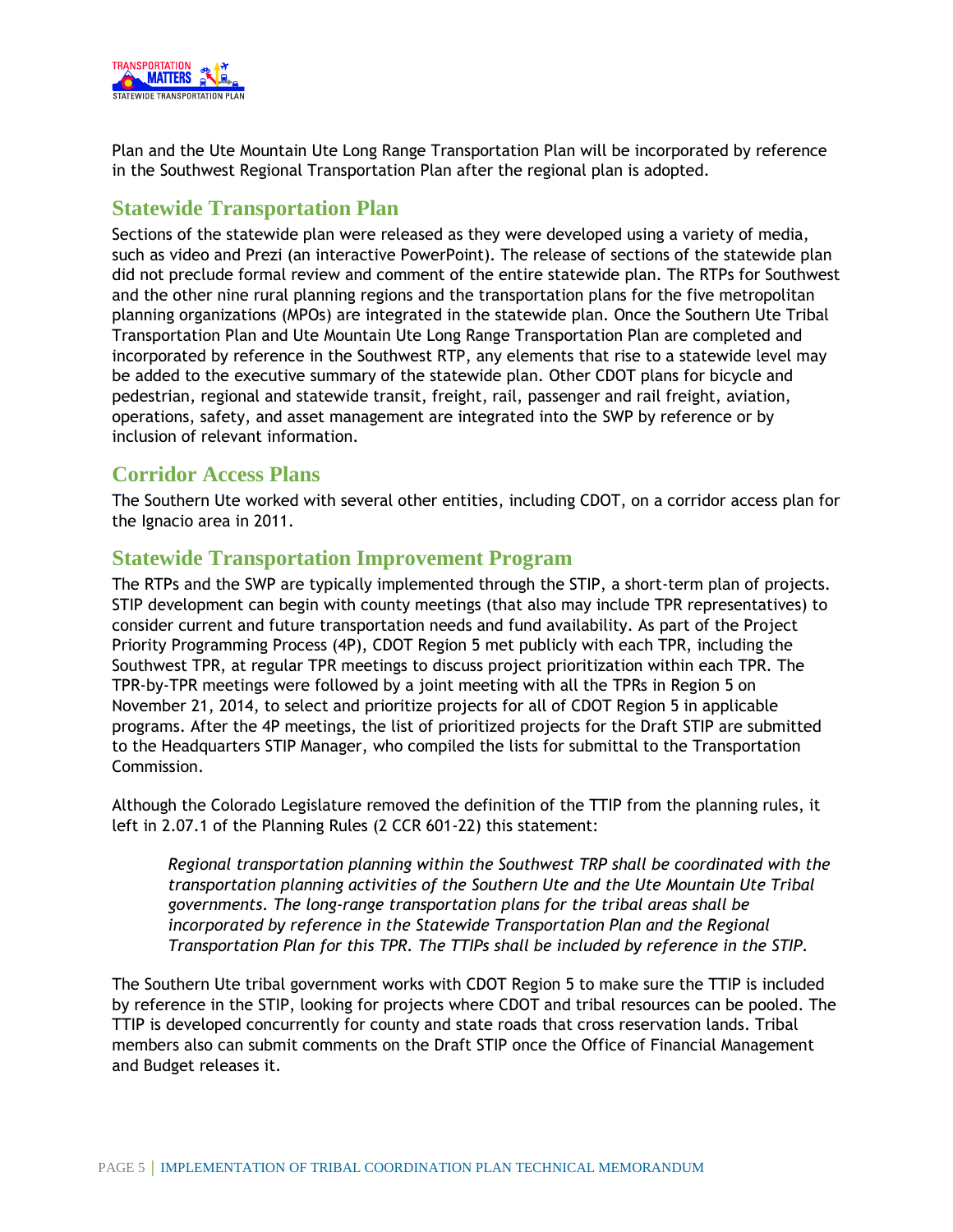

# **Joint Annual Cooperative Meeting**

This annual meeting is to discuss regional transportation issues specific to the tribes in the Four Corners states of Arizona, Colorado, New Mexico, and Utah. Attendees typically include CDOT, the Arizona Department of Transportation, Utah Department of Transportation, New Mexico Department of Transportation, the Colorado Commission of Indian Affairs, the Federal Highway Administration, and representatives of the Southern Ute, Ute Mountain Ute, Navajo, and Apache tribes. These meetings benefit the tribes on regional issues because the tribal boundaries overlap state boundaries. The most recent annual meeting took place on October 17, 2014. The meeting focus was on the value of interagency coordination and cooperation on future projects.

# **Other Joint Efforts**

CDOT coordination with the tribal governments includes other efforts outlined below.

# **Passing Lane and Pullout Prioritization Study**

This Region 5 study, completed in December 2013, recommended several high-priority locations for passing lanes and pullouts to improve traffic flow. One proposed passing lane location on US 160 is in the Ute Mountain Ute tribal lands.

# **Southern Ute-CDOT Highway Projects**

CDOT worked on a number of projects of benefit to the Southern Ute over the past several years, with future projects planned. Examples include:

- SH 172 and CR 307 Intersection Improvements: Hazard Elimination Funding: \$604,350.
- SH 151 and CR 521 Intersection Improvements: Hazard Elimination Funding: \$604,350.
- SH 172 Oxford Intersection Safety Improvements: Hazard Elimination Funding: \$4,000,000.

# **Ute Mountain Ute-CDOT Highway Projects**

CDOT has accomplished a number of projects of benefit to the Ute Mountain Ute over the past several years, with future projects planned. Examples include:

 US 491/US 160 New Mexico to Towaoc. Budget: \$19.7 Million; Funding Type: RAMP – Surface Treatment; Ad date: April 2014.

This surface treatment project from the New Mexico Stateline to Towaoc along US 491 and US 160 will tie to the current Towaoc-to-Cortez resurfacing project. Skanska USA received the contract in July 2014 for the 14-mile project, which is expected to be completed in August 2015. At the request of the tribe, two items were added to the scope: two radar-activated speed feedback signs to reduce speeds around Towaoc and lighting improvements at US 160's intersection with Mike Walsh Road and US 491.

 Towaoc Passing Lane Project on US 160 north of Towaoc. Under design as a full depth reclamation project with the addition of 12-foot passing lanes in both directions for approximately 6,000 feet. The project also will include: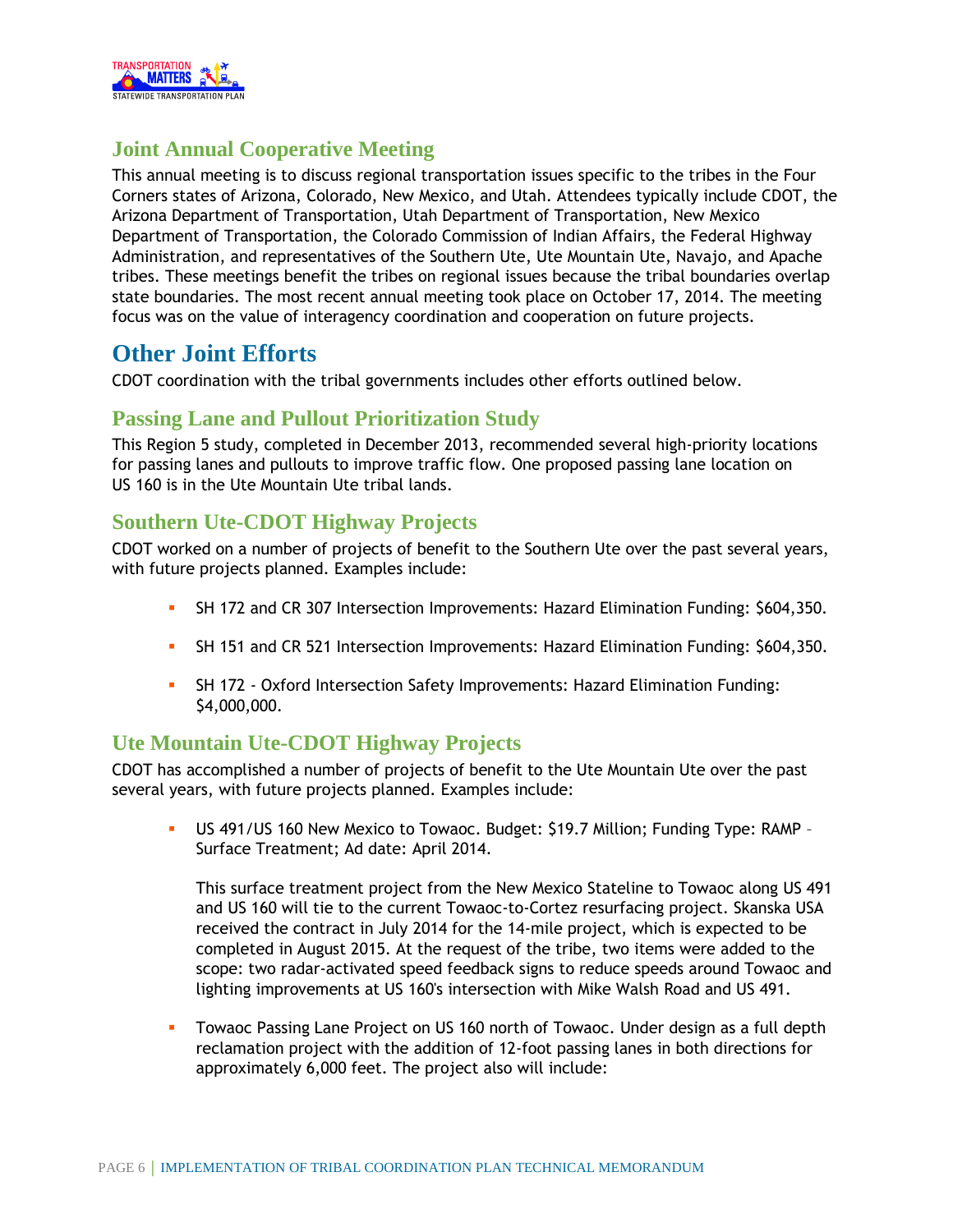

- Turn lanes for high-traffic side roads, such as for County Road 21, which accesses the Yucca House National Monument
- Installation of three box culverts to improve drainage
- A full-depth reclamation and flattening of slopes to improve the vertical curves and sight distance
- Widening of shoulders to 10 feet to improve the safety of motorists, bicyclists, and pedestrians
- Residential access improvements
- Installation of new signage and guardrail as needed
- Removal of a passing lane in front of Woody's Store on US 160 north of Towaoc, and conversion to a no passing zone. The tribe requested this project for safety and accessibility reasons.
- **Development of a maintenance agreement for activities within the tribal boundaries.** The tribe and CDOT are meeting to develop the agreement.
- **Additional, recent construction projects.** 
	- 2009 projects include:
		- US 160 Aztec Creek, Phase I, MP 8-13
		- US 160 Passing Lane South of Towaoc, MP 22-23
	- 2011 projects include:
		- US 160 Aztec Creek, Phase II MP 13-18
	- 2013 projects include:
		- **US 160 Towaoc to Cortez Resurfacing MP 27-36**

#### **Combining Revenues**

The Southern Ute and CDOT Region 5 combined revenues on several projects since completion of the Ignacio Corridor Access Plan. One example is the SH 172/151 Signalization Project. This RAMP (Responsible Acceleration of Maintenance and Partnership) project is a partnership among CDOT, the Southern Ute Tribe, La Plata County, and the Town of Ignacio for the signalization and intersection improvements in the Town of Ignacio at the intersection of SH 151 and SH 172. Design proceeded through 2014 with construction planned during 2015. The budget is \$1.8 million, with CDOT contributing \$1.43 million; La Plata County, \$180,000; Southern Ute Tribe, \$180,000; and the Town of Ignacio, \$10,000.

The Southern Ute Tribe and CDOT also partnered to resurface SH 151 as a chip seal. Southern Ute contributed materials for the project. This cooperative effort enabled CDOT Region 5 to improve more miles of pavement than would have been possible otherwise.